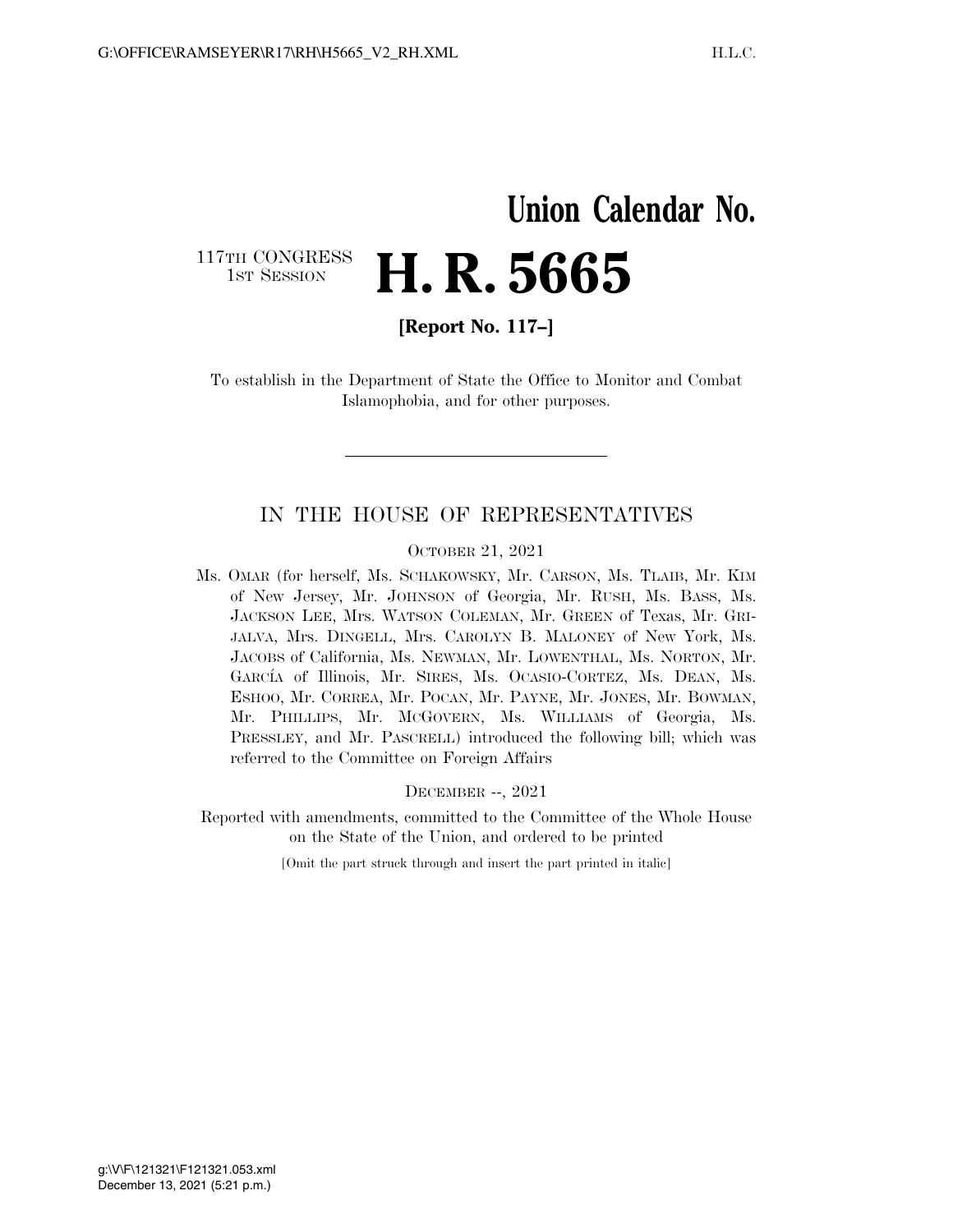# **A BILL**

To establish in the Department of State the Office to Monitor and Combat Islamophobia, and for other purposes.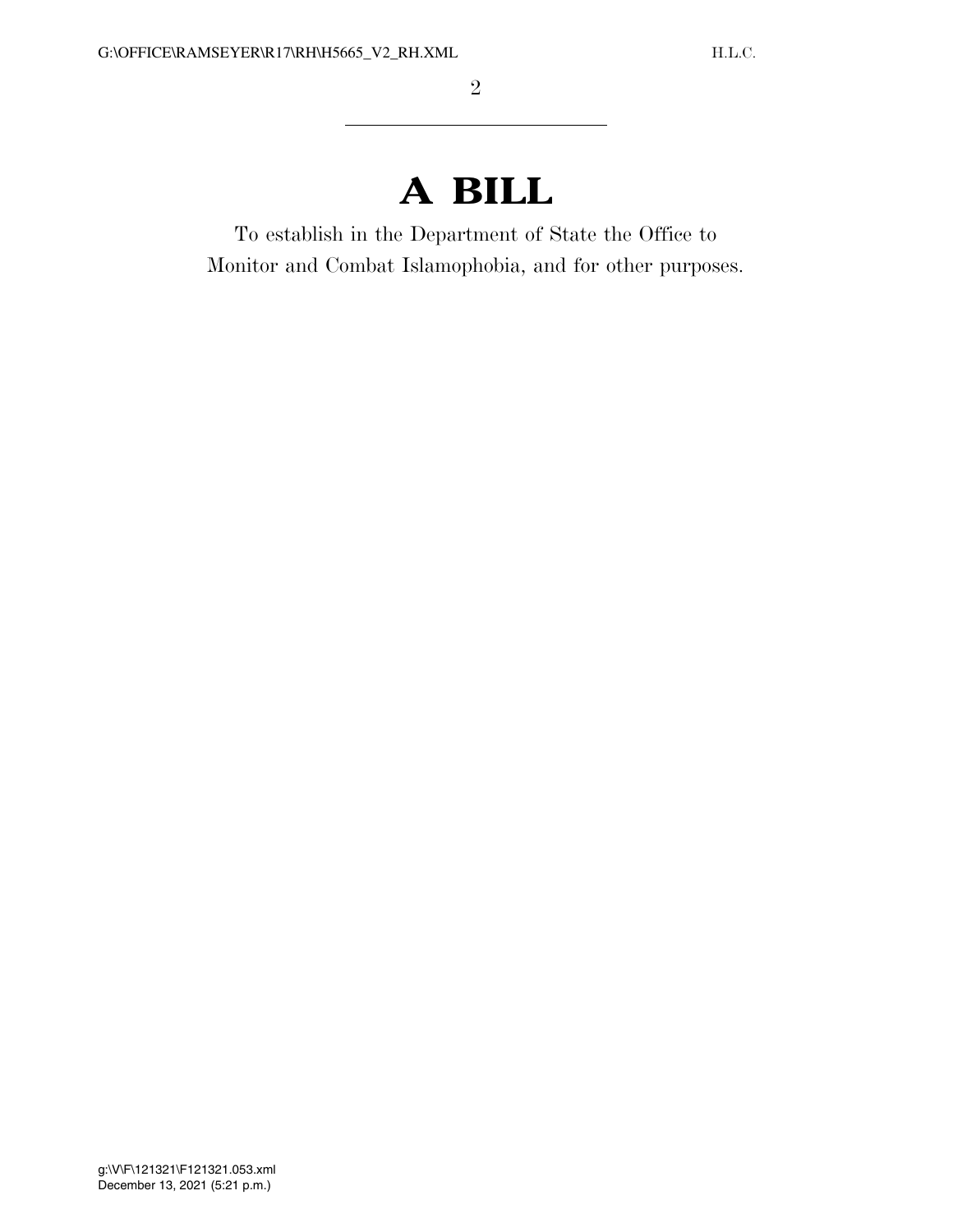*Be it enacted by the Senate and House of Representa- tives of the United States of America in Congress assembled,*  **SECTION 1. SHORT TITLE.**  This Act may be cited as the ''Combating Inter- national Islamophobia Act''. **SEC. 2. AUTHORIZATION FOR ESTABLISHMENT OF OFFICE TO MONITOR AND COMBAT ISLAMOPHOBIA.**  Title 1 of the State Department Basic Authorities Act of 1956 (22 U.S.C. 2651a et seq.) is amended by add- ing at the end the following new section: **''SEC. 64. MONITORING AND COMBATING ISLAMOPHOBIA.**  12 "(a) OFFICE TO MONITOR AND COMBAT ISLAMOPHOBIA.— ''(1) ESTABLISHMENT.—The Secretary of State shall establish within the Department of State an Office to Monitor and Combat Islamophobia (in this section referred to as the 'Office').  $"(2)$  HEAD OF OFFICE.— 19 "(A) SPECIAL ENVOY FOR MONITORING 20 AND COMBATING ISLAMOPHOBIA.—The head of 21 the Office shall be the Special Envoy for Moni- toring and Combating Islamophobia (in this section referred to as the 'Special Envoy'). 24 "(B) APPOINTMENT OF SPECIAL ENVOY.— The Secretary of State *President, by and with*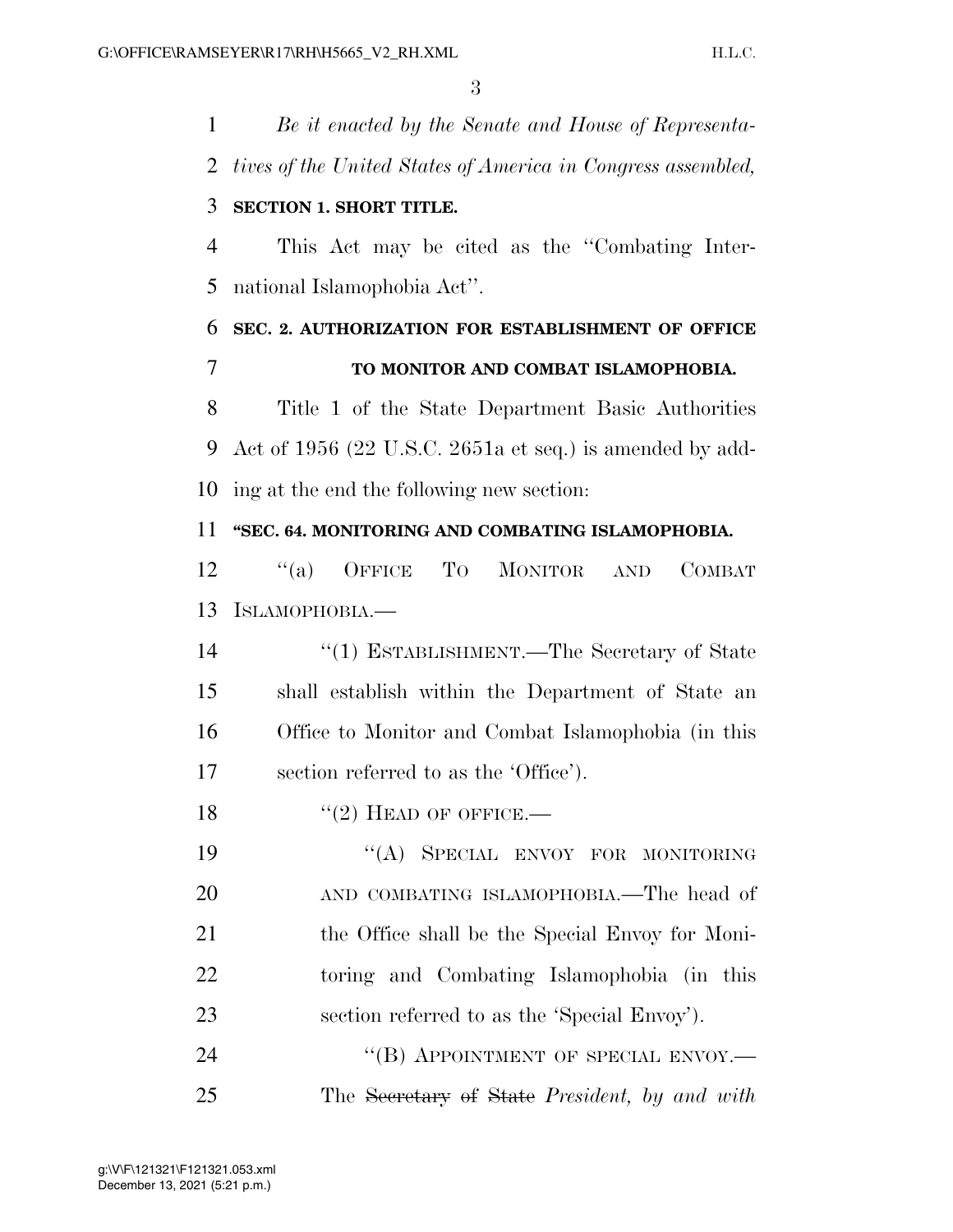*the advice and consent of the Senate,* shall ap- point the Special Envoy. If the Secretary *Presi- dent* determines that such is appropriate, the Secretary *President* may appoint the Special Envoy from among officers and employees of the Department of State. The Secretary *of State* may allow such officer or employee to re- tain the position (and the responsibilities associ- ated with such position) held by such officer or employee prior to such appointment. ''(b) PURPOSE OF OFFICE.—Upon establishment, the Office shall assume primary responsibility for the fol- lowing: ''(1) Monitoring and combating acts of Islamophobia and Islamophobic incitement that occur in foreign countries.

17 ''(2) Coordinating and assisting in the prepara-18 tion of that portion of the reports required by para- graph (9) of section 116(d) and subsection (k) of section 502B of the Foreign Assistance Act of 1961 21 (22 U.S.C. 2151n(d) and 2304) relating to an as- sessment and description of the nature and extent of acts of Islamophobia and Islamophobic incitement.

24 ''(3) Coordinating and assisting in the prepara-tion of that portion of the report required by clause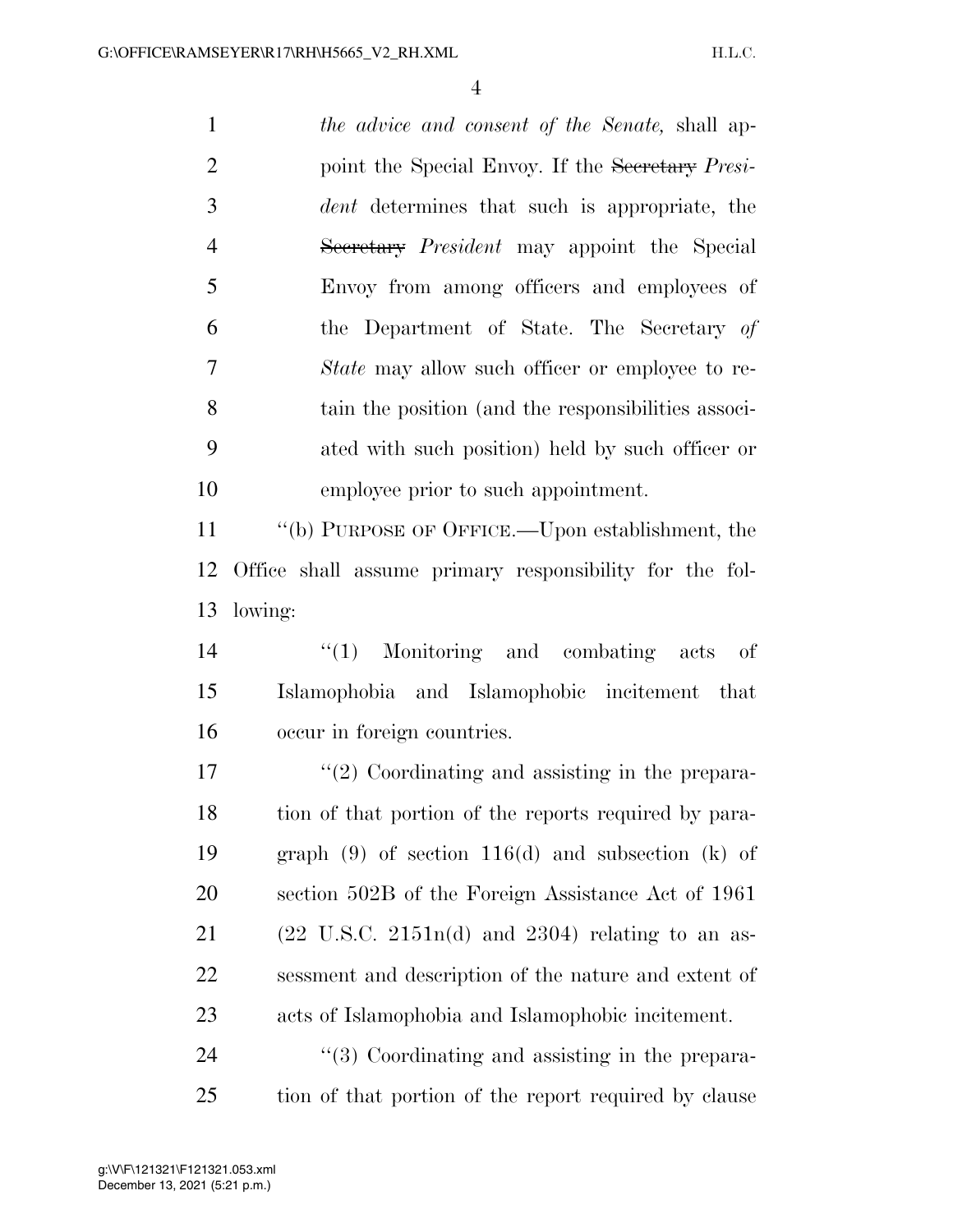1 (viii) of section  $102(b)(1)(A)$  of the International Religious Freedom Act of 1998 (22 U.S.C. 6412(b)(1)(A)) relating to an assessment and de- scription of the nature and extent of acts of Islamophobia and Islamophobic incitement. ''(c) CONSULTATIONS.—The Special Envoy shall con-

 sult with domestic and international nongovernmental or- ganizations and multilateral organizations and institu- tions, as the Special Envoy considers appropriate, to carry out this section.''.

 **SEC. 3. INCLUSION IN DEPARTMENT OF STATE ANNUAL RE- PORTS OF INFORMATION CONCERNING ACTS OF ISLAMOPHOBIA IN FOREIGN COUNTRIES.**  (a) INCLUSION IN ANNUAL COUNTRY REPORTS ON HUMAN RIGHTS PRACTICES.—The Foreign Assistance Act of 1961 (22 U.S.C. 2151 et seq.) is amended— 17 (1) in section 116(d)  $(22 \text{ U.S.C. } 2151n(d))$ — (A) by redesignating paragraphs (9), (10), (11), and (12), as paragraphs (10), (11), (12), 20 and (13), respectively; and (B) by inserting after paragraph (8) the following new paragraph: 23 ''(9) wherever applicable, a description of the nature and extent of acts of Islamophobia and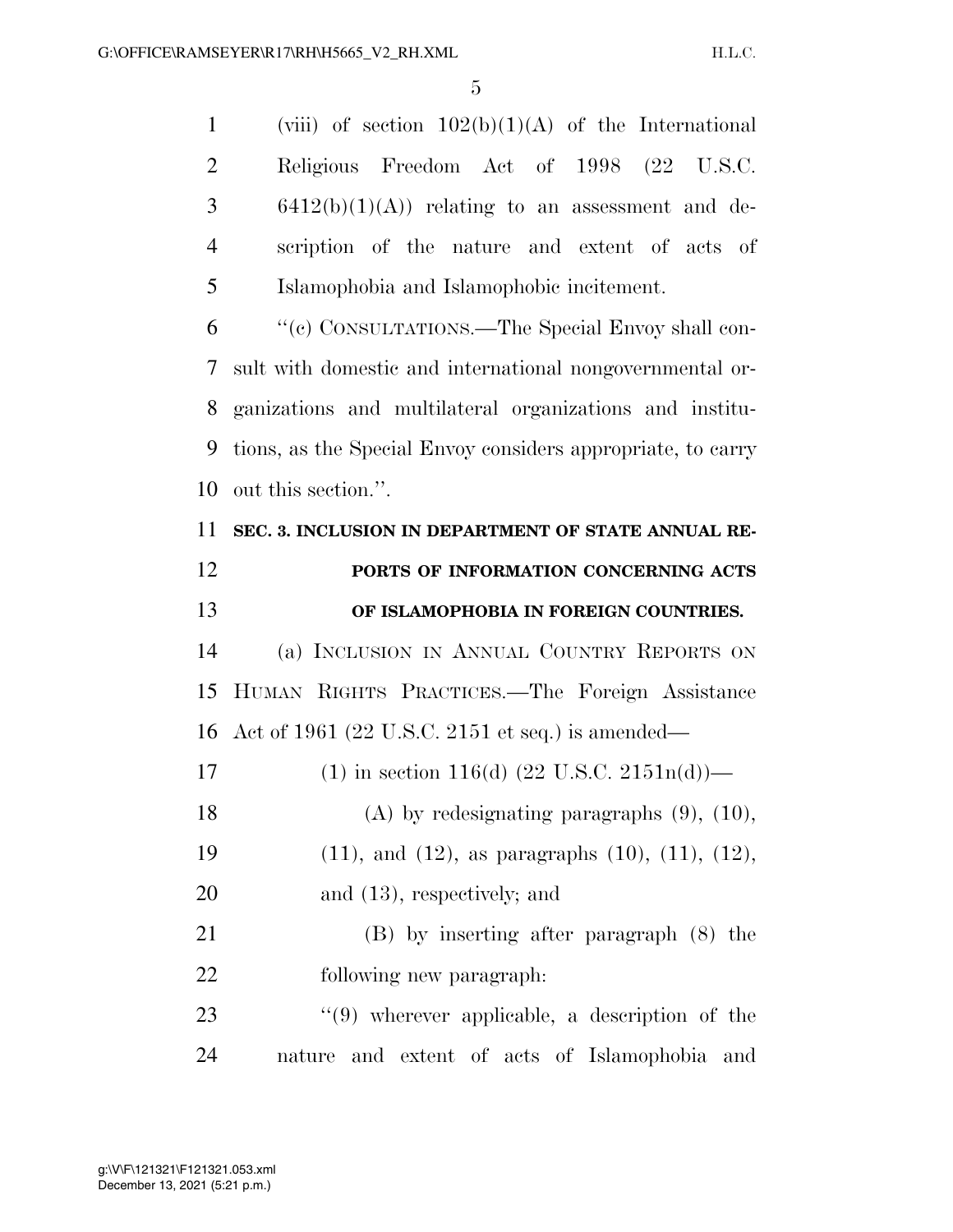| $\mathbf{1}$   | Islamophobic incitement that occur during the pre-  |
|----------------|-----------------------------------------------------|
| $\overline{2}$ | eeding year, including descriptions of—             |
| 3              | "(A) acts of physical violence against, or          |
| $\overline{4}$ | harassment of, Muslim people, and acts of vio-      |
| 5              | lence against, or vandalism of, Muslim commu-       |
| 6              | nity institutions, including schools, mosques,      |
| 7              | and cemeteries;                                     |
| 8              | $\lq\lq$ instances of propaganda in govern-         |
| 9              | ment and nongovernment media that attempt to        |
| 10             | justify or promote racial hatred or incite acts of  |
| 11             | violence against Muslim people;                     |
| 12             | "(C) the actions, if any, taken by the gov-         |
| 13             | ernment of the country to respond to such vio-      |
| 14             | lence and attacks or to eliminate such propa-       |
| 15             | ganda or incitement;                                |
| 16             | $\lq\lq$ the actions taken by such government       |
| 17             | to enact and enforce laws relating to the protec-   |
| 18             | tion of the right to religious freedom of Muslim    |
| 19             | people; and;                                        |
| 20             | $\lq\lq(E)$ the efforts of such government to       |
| 21             | promote anti-bias and tolerance education; and      |
| 22             | $\lq\lq(F)$ any instances of forced labor, reeduca- |
| 23             | tion, or the presence of concentration camps,       |
| 24             | such as those targeting the Uyghurs in the          |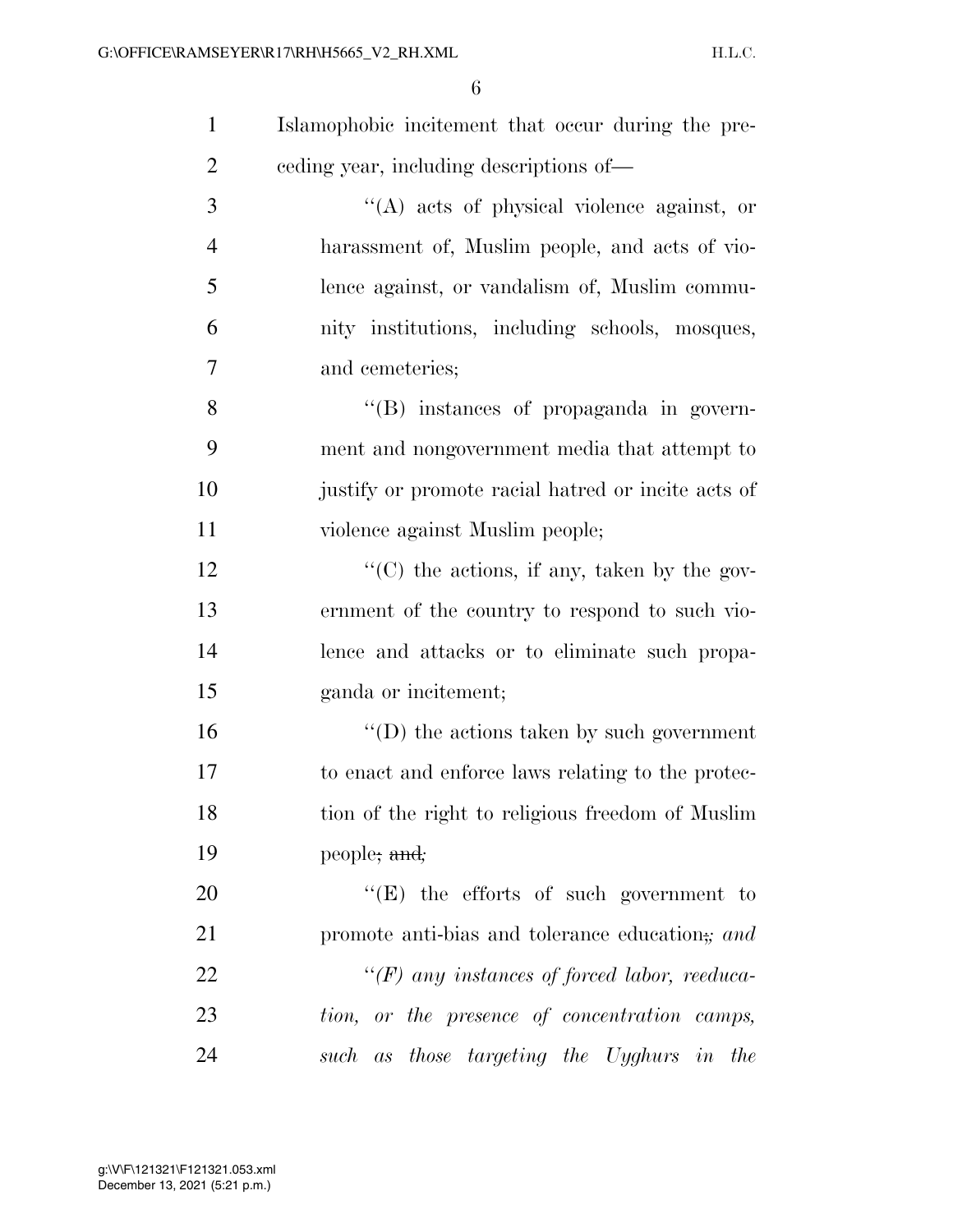| $\mathbf{1}$   | Xinjiang Province of the People's Republic of                  |
|----------------|----------------------------------------------------------------|
| $\overline{2}$ | $China;$ "; and                                                |
| 3              | $(2)$ in section 502B (22 U.S.C. 2304), by-                    |
| $\overline{4}$ | $(A)$ redesignating the second subsection (i)                  |
| 5              | (relating to child marriage status) as subsection              |
| 6              | $(j)$ ; and                                                    |
| 7              | (B) by adding at the end the following new                     |
| 8              | subsection:                                                    |
| 9              | <b>INFORMATION</b><br>``(k)<br>CONCERNING<br><b>ACTS</b><br>OF |
| 10             | ISLAMOPHOBIA IN FOREIGN COUNTRIES.—The report re-              |
| 11             | quired by subsection (b) shall include, wherever applicable,   |
| 12             | a description of the nature and extent of acts of              |
| 13             | Islamophobia and Islamophobic incitement that occur dur-       |
| 14             | ing the preceding year, including descriptions of—             |
| 15             | "(1) acts of physical violence against, or harass-             |
| 16             | ment of, Muslim people, and acts of violence against,          |
| 17             | or vandalism of, Muslim community institutions, in-            |
| 18             | cluding schools, mosques, and cemeteries;                      |
| 19             | $f'(2)$ instances of propaganda in government                  |
| 20             | and nongovernment media that attempt to justify or             |
| 21             | promote racial hatred or incite acts of violence               |
| 22             | against Muslim people;                                         |
| 23             | $\cdot\cdot$ (3) the actions, if any, taken by the govern-     |
| 24             | ment of the country to respond to such violence and            |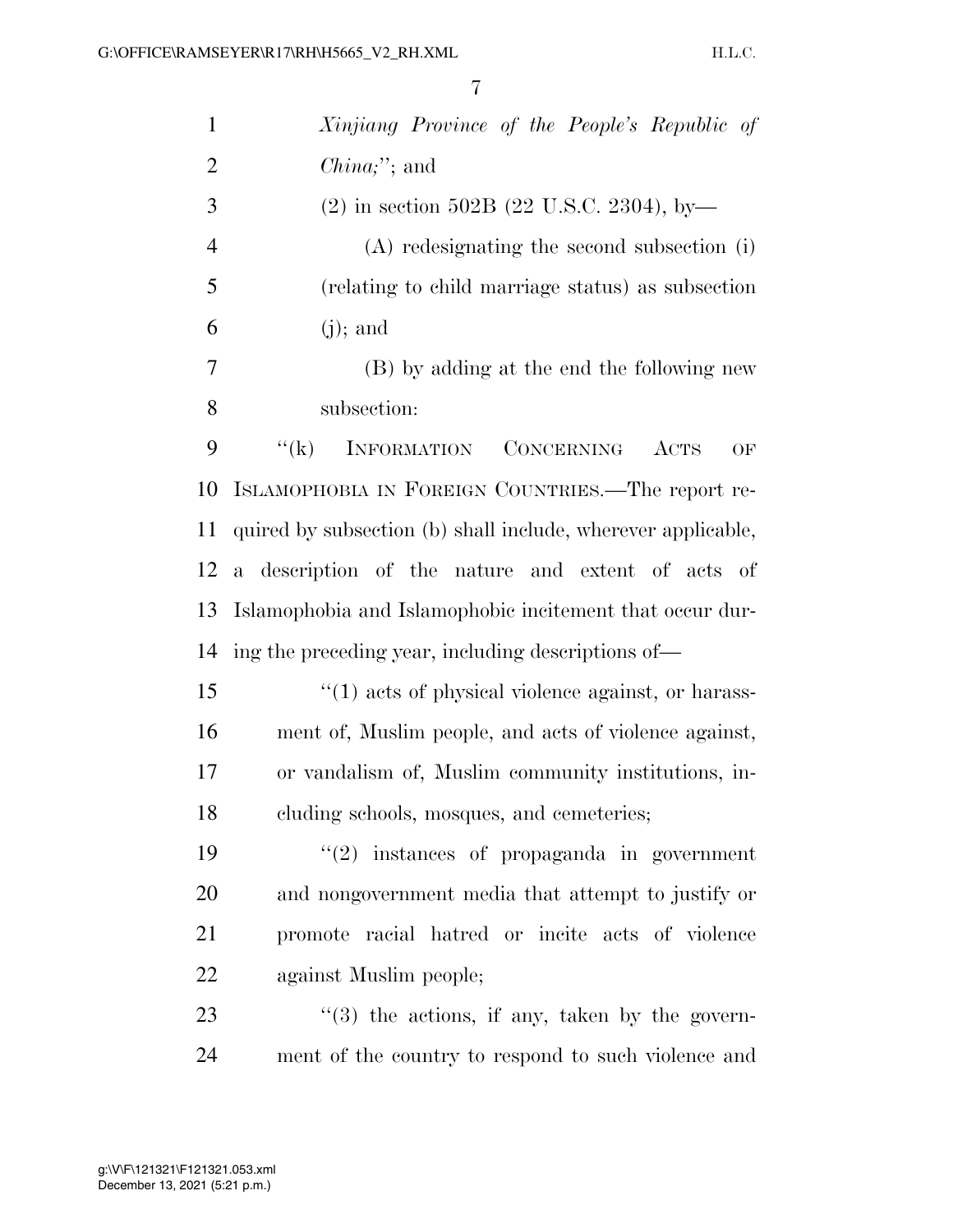|         | attacks or to eliminate such propaganda or incite-    |
|---------|-------------------------------------------------------|
| 2 ment; |                                                       |
|         | $(1/4)$ if $(1/2)$ and $(1/2)$ if $(1/2)$ and $(1/2)$ |

 ''(4) the actions taken by such government to enact and enforce laws relating to the protection of the right to religious freedom of Muslim people; and*;*  ''(5) the efforts of such government to promote anti-bias and tolerance education.*; and* 

 *''(6) any instances of forced labor, reeducation, or the presence of concentration camps, such as those targeting the Uyghurs in the Xinjiang Province of the People's Republic of China.''.* 

 (b) INCLUSION IN ANNUAL REPORT ON INTER- NATIONAL RELIGIOUS FREEDOM.—Section 102(b)(1)(A) of the International Religious Freedom Act of 1998 (22 15 U.S.C.  $6412(b)(1)(A)$  is amended—

 (1) in clause (vi), by striking ''and'' at the end; 17 (2) in clause (vii)(II), by striking the period at 18 the end and inserting "; and"; and

 (3) by adding at the end the following new clause:

 $\frac{1}{2}$  ''(viii) wherever applicable, an assess- ment and description of the nature and ex- tent of acts of Islamophobia and Islamophobic incitement that occur in that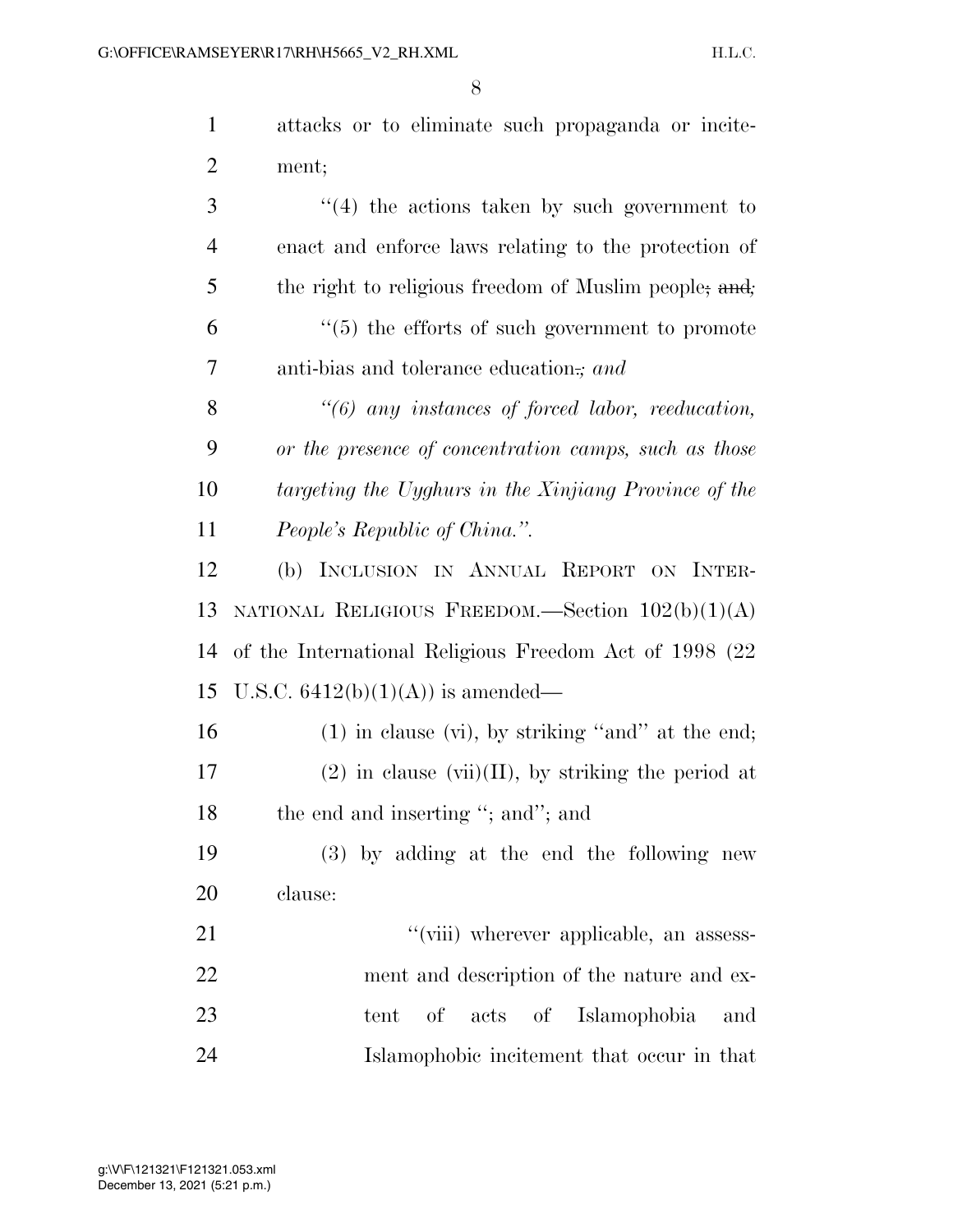country during the preceding the year, in-2 cluding—

 $\frac{1}{1}$  acts of physical violence against, or harassment of, Muslim people, acts of violence against, or vandalism of, Muslim community in- stitutions, instances of propaganda in government and nongovernment media that incite such acts, and statements and actions relating thereto; and*;* 

 $\text{``(II)}$  the actions taken by the government of that country to re- spond to such violence and attacks or to eliminate such propaganda or in- citement, to enact and enforce laws relating to the protection of the right to religious freedom of Muslims, and to promote anti-bias and tolerance education.*; and* 

 *''(III) any instances of forced labor, reeducation, or the presence of concentration camps, such as those tar- geting the Uyghurs in the Xinjiang Province of the People's Republic of China.''.*